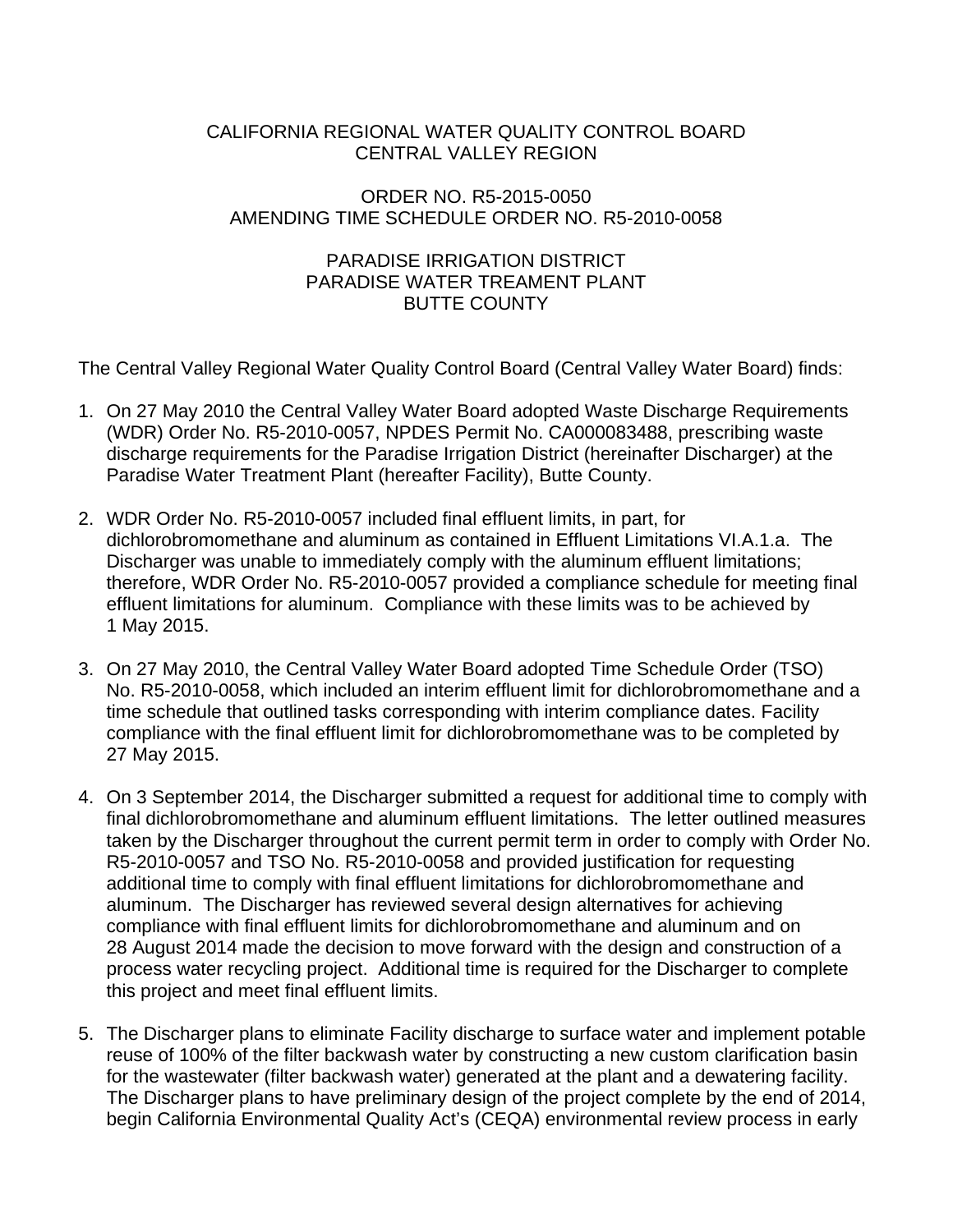2015, finalize design of the project by the end of 2015, and construct and complete the project by the end of 2017.

- 6. Immediate compliance with the final effluent limitations for dichlorobromomethane and aluminum is not possible or practicable. The Clean Water Act, 40 C.F.R. § 122.47, and Cal. Wat. Code § 13300 authorize time schedules for achieving regulatory compliance. This Order amends TSO No. R5-2010-0058 by extending the length of the time schedule for dichlorobromomethane and adding interim effluent limitations and a time schedule for aluminum. The time schedule for compliance with the final aluminum effluent limitations does not exceed five years from the effective date of the new effluent limitations for aluminum. The amended time schedule for dichlorobromomethane does exceed five years from the effective date of the final effluent limitations for dichlorobromomethane. In accordance with CWC section 13385(j)(3)(c)(ii)(II) and following a public hearing, the Central Valley Water Board may extend the time schedule for dichlorobromomethane for up to an additional five years.
- 7. Since the time schedule for completion of actions necessary to bring the waste discharge into compliance exceeds one year, the compliance time schedule in the proposed Order (Attachment 1), that amends TSO No. R5-2010-0058, includes interim requirements and dates for achievement for dichlorobromomethane and aluminum.
- 8. Issuance of this Order is exempt from the provisions of the California Environmental Quality Act (Pub. Resources Code, § 21000, et seq.)(CEQA), pursuant to Cal. Wat. Code § 13389, since the adoption or modification of a NPDES permit for an existing source is statutorily exempt and this Order only serves to implement a NPDES permit (*Pacific Water Conditioning Ass'n, Inc. v. City Council of City of Riverside* (1977) 73 Cal.App.3d 546, 555- 556.). Issuance of this Order is also exempt from CEQA pursuant to California Code of Regulations, title 14, § 15321(a)(2).
- 9. The Central Valley Water Board has notified the Discharger and interested agencies and persons of its intent to amend TSO No. R5-2010-0058 for the discharge and has provided them with an opportunity to submit their written views and recommendations.

## **IT IS HEREBY ORDERED THAT:**

TSO No. R5-2010-0058 is amended as shown in underline/strikeout format in Attachment 1 to this Order.

Any person aggrieved by this action of the Central Valley Water Board may petition the State Water Board to review the action in accordance with Cal. Wat. Code § 13320 and California Code of Regulations, title 23, § 2050 et seq. The State Water Board must receive the petition by 5:00 p.m., 30 days after the date of this Order, except that if the thirtieth day following the date of this Order falls on a Saturday, Sunday, or state holiday, the petition must be received by the State Water Board by 5:00 p.m. on the next business day. Copies of the law and regulations applicable to filing petitions may be found on the Internet at:

[http://www.waterboards.ca.gov/public\\_notices/petitions/water\\_quality](http://www.waterboards.ca.gov/public_notices/petitions/water_quality) or will be provided upon request.